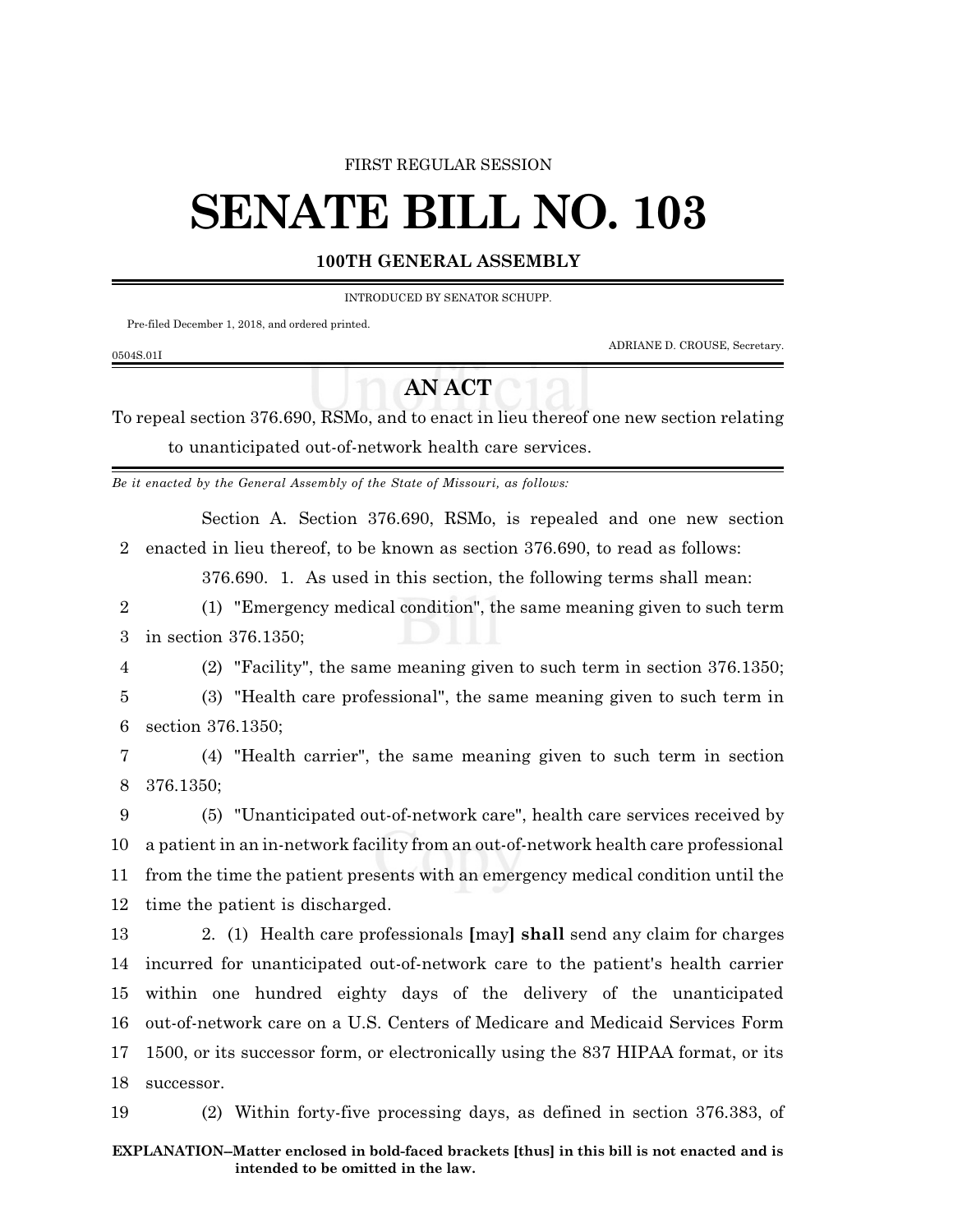receiving the health care professional's claim, the health carrier shall offer to pay the health care professional a reasonable reimbursement for unanticipated out-of-network care based on the health care professional's services. If the health care professional participates in one or more of the carrier's commercial networks, the offer of reimbursement for unanticipated out-of-network care shall be the amount from the network which has the highest reimbursement.

 (3) If the health care professional declines the health carrier's initial offer of reimbursement, the health carrier and health care professional shall have sixty days from the date of the initial offer of reimbursement to negotiate in good faith to attempt to determine the reimbursement for the unanticipated out-of-network care.

 (4) If the health carrier and health care professional do not agree to a reimbursement amount by the end of the sixty-day negotiation period, the dispute shall be resolved through an arbitration process as specified in subsection 4 of this section.

 (5) To initiate arbitration proceedings, either the health carrier or health care professional must provide written notification to the director and the other party within one hundred twenty days of the end of the negotiation period, indicating their intent to arbitrate the matter and notifying the director of the billed amount and the date and amount of the final offer by each party. A claim for unanticipated out-of-network care may be resolved between the parties at any point prior to the commencement of the arbitration proceedings. Claims may be combined for purposes of arbitration, but only to the extent the claims represent similar circumstances and services provided by the same health care professional, and the parties attempted to resolve the dispute in accordance with subdivisions (3) to (5) of this subsection.

 (6) No health care professional who sends a claim to a health carrier under subsection 2 of this section shall send a bill to the patient for any difference between the reimbursement rate as determined under this subsection and the health care professional's billed charge.

 3. (1) When unanticipated out-of-network care is provided, the health care professional who sends a claim to a health carrier under subsection 2 of this section may bill a patient for no more than the cost-sharing requirements described under this section.

 (2) Cost-sharing requirements shall be based on the reimbursement amount as determined under subsection 2 of this section.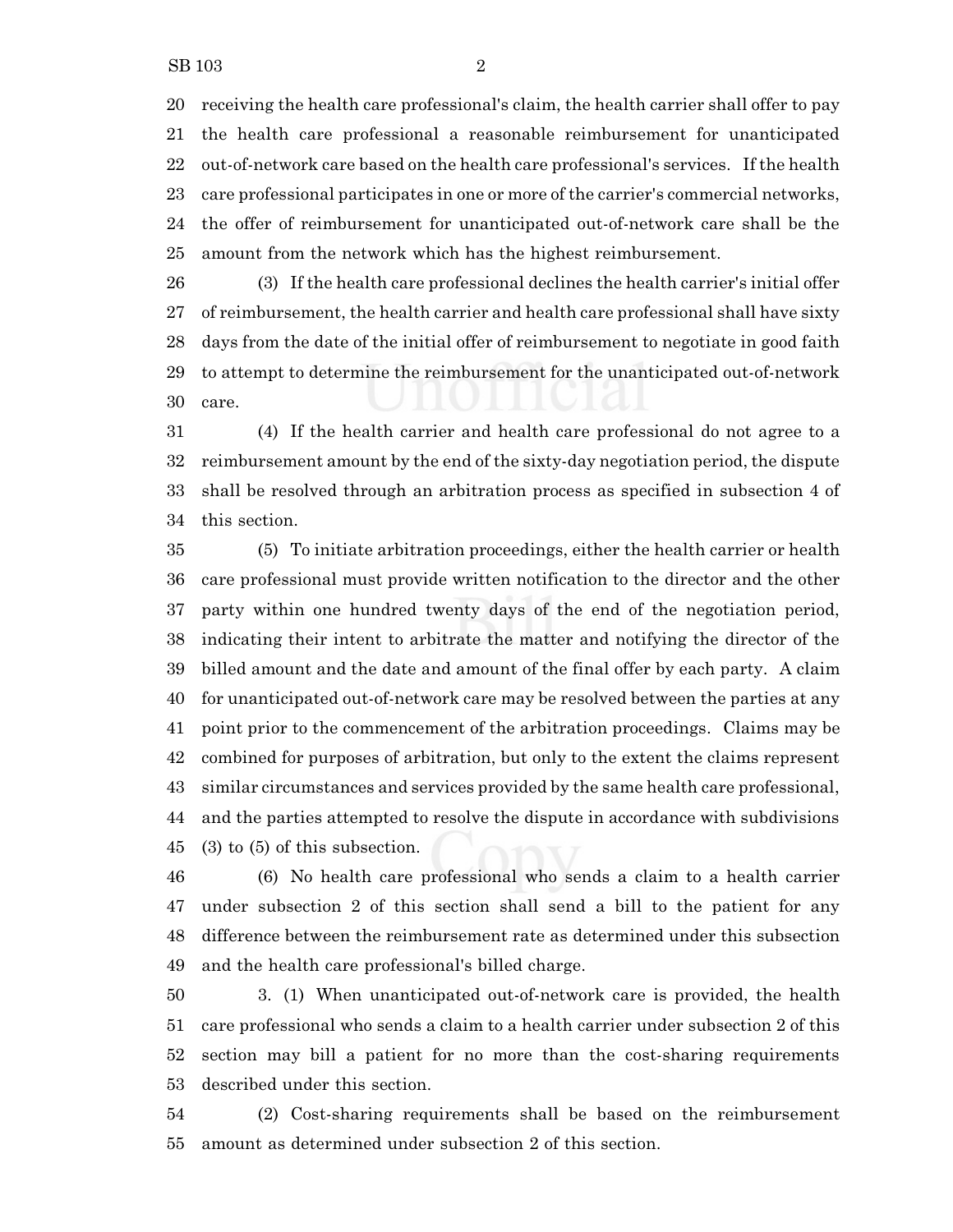(3) The patient's health carrier shall inform the health care professional of its enrollee's cost-sharing requirements within forty-five processing days of receiving a claim from the health care professional for services provided.

 (4) The in-network deductible and out-of-pocket maximum cost-sharing requirements shall apply to the claim for the unanticipated out-of-network care.

 4. The director shall ensure access to an external arbitration process when a health care professional and health carrier cannot agree to a reimbursement under subdivision (3) of subsection 2 of this section. In order to ensure access, when notified of a parties' intent to arbitrate, the director shall randomly select an arbitrator for each case from the department's approved list of arbitrators or entities that provide binding arbitration. The director shall specify the criteria for an approved arbitrator or entity by rule. The costs of arbitration shall be shared equally between and will be directly billed to the health care professional and health carrier. These costs will include, but are not limited to, reasonable time necessary for the arbitrator to review materials in preparation for the arbitration, travel expenses and reasonable time following the arbitration for drafting of the final decision.

 5. At the conclusion of such arbitration process, the arbitrator shall issue a final decision, which shall be binding on all parties. The arbitrator shall provide a copy of the final decision to the director. The initial request for arbitration, all correspondence and documents received by the department and the final arbitration decision shall be considered a closed record under section 374.071. However, the director may release aggregated summary data regarding the arbitration process. The decision of the arbitrator shall not be considered an agency decision nor shall it be considered a contested case within the meaning of section 536.010.

 6. The arbitrator shall determine a dollar amount due under subsection 2 of this section between one hundred twenty percent of the Medicare-allowed amount and the seventieth percentile of the usual and customary rate for the unanticipated out-of-network care, as determined by benchmarks from independent nonprofit organizations that are not affiliated with insurance carriers or provider organizations.

 7. When determining a reasonable reimbursement rate, the arbitrator shall consider the following factors if the health care professional believes the payment offered for the unanticipated out-of-network care does not properly recognize: